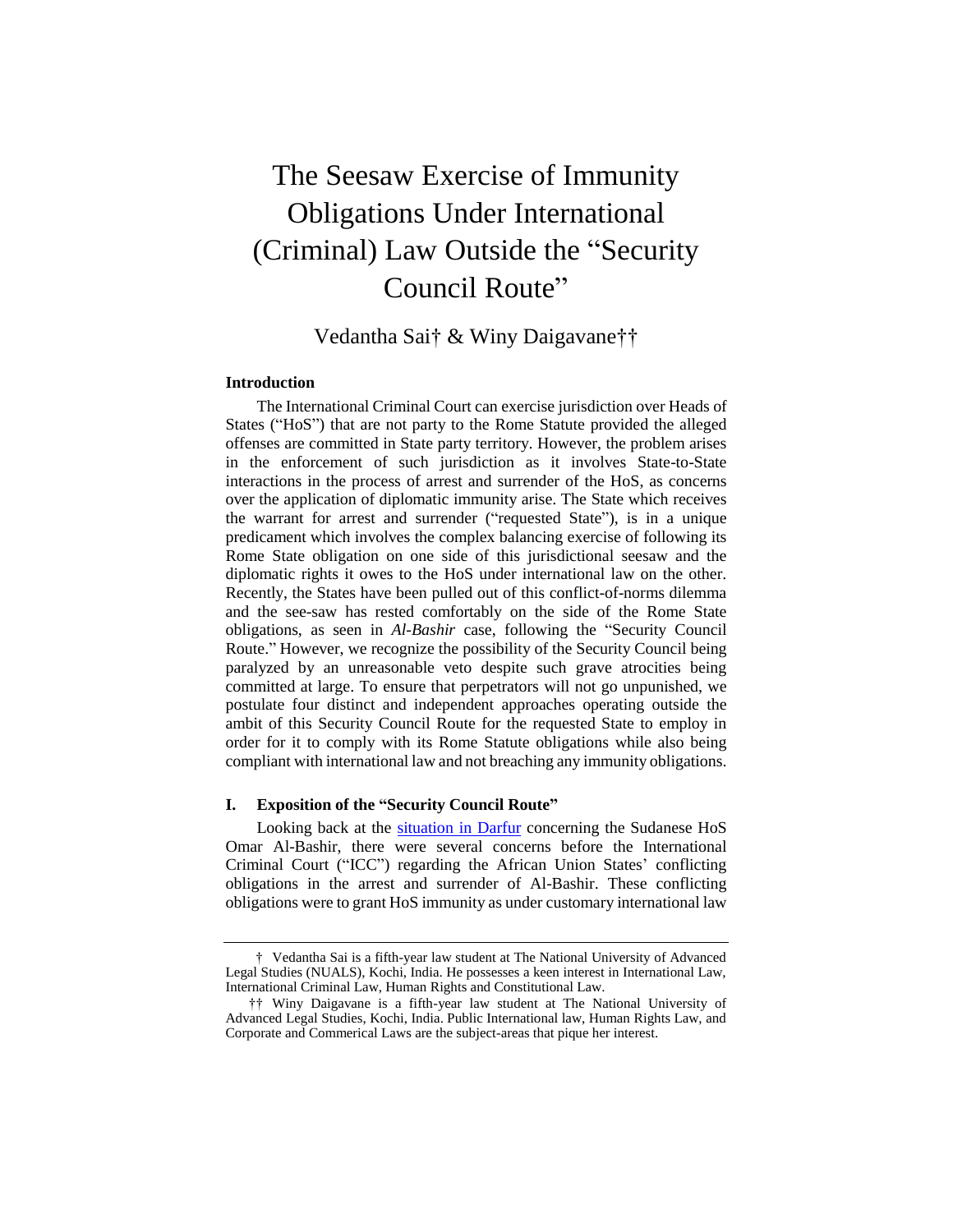or treaty on the one hand versus the obligation to arrest and surrender the HoS under Part IX of the Rome Statute on the other. Despite Sudan not being a party to the Rome Statute and Al-Bashir being a HoS and holding diplomatic immunity, the ICC was capable of exercising its jurisdiction and requesting fully" the *immunities of Al-Bashir were implicitly waived* and *secondly*, "cooperating fully with the Court" would entail that the Rome Statute governs the terms of Sudan's cooperation, thereby triggering Article 27(2) which [renders any immunity inapplicable.](https://www.icc-cpi.int/Pages/record.aspx?docNo=ICC-02/05-01/09-309) Additionally, the dilemma of conflicting obligations is resolved by virtue of Articles 25 and 103 of the UN Charter, which gives precedence to the Security Council (S.C.) Resolution obligation his arrest and surrender on account of the Security Council Resolution 1593. The S.C. Resolution obligated all States, including Sudan, to "cooperate fully" with the ICC. The ICC found two equally effective immunitydisplacing interpretations of the S.C. Resolution: *firstly*, by "cooperating over any other international obligations.

# **II.** Security Council Paralysis—A Cause for Concern

 Having now discussed the Security Council Route, we must acknowledge that circumstances can arise wherein an S.C. Resolution for the alleviation of the systematic wide-spread human rights violations cannot be Members) or its close ally has committed war crimes and genocide against the [marginalized Yemeni community in Djibouti,](https://books.google.co.in/books?id=yh89DAAAQBAJ&pg=PA57&source=gbs_toc_r&cad=4#v=onepage&q&f=false) a State Party to the Rome Statute. As the jurisdictional requirements in Article 12(2) of the Rome Statute are disjunctive, the ICC has jurisdiction because the conduct in being from a Non-State party to the Rome Statute. Subsequently, requests for States refrained from following the request in light of HoS immunity under the tried and tested Security Council Route to resolve this conflict of obligations and ensure that the immunities are removed for the purpose of the cause for concern arises when the matter reaches the Security Council, as a of the very purposes for which the ICC was set up, "putting an end to [prevention of such crime.](https://www.icc-cpi.int/resourcelibrary/official-journal/rome-statute.aspx#preamble)" Therefore, we postulate the method and means for superseding its immunity obligations under international law. This would Security Council paralysis when the ICC has jurisdiction and grave crimes passed due to political consideration. For example, one can imagine a circumstance wherein a HoS of one of the permanent five members (P5 question occurred on [State Party territory,](https://www.icc-cpi.int/resourcelibrary/official-journal/rome-statute.aspx#article12) despite the individual in question arrest and surrender had been made under Article 89 to numerous States (party and non-party) where this HoS is travelling or visiting. However, these international law. Thus, the international community's last straw is to turn to ICC to effectively exercise its jurisdiction over this individual. However, the P5 member can veto the resolution. Such a dreary scenario would vitiate one [impunity for the perpetrators of these crimes and thus to contribute to the](https://www.icc-cpi.int/resourcelibrary/official-journal/rome-statute.aspx#preamble)  a State Party to carry out its Rome Statute obligations to arrest and surrender consequently serve the object of putting an end to impunity, in the event of a threatening the peace, security and well-being of the world have been/are being committed by a HoS.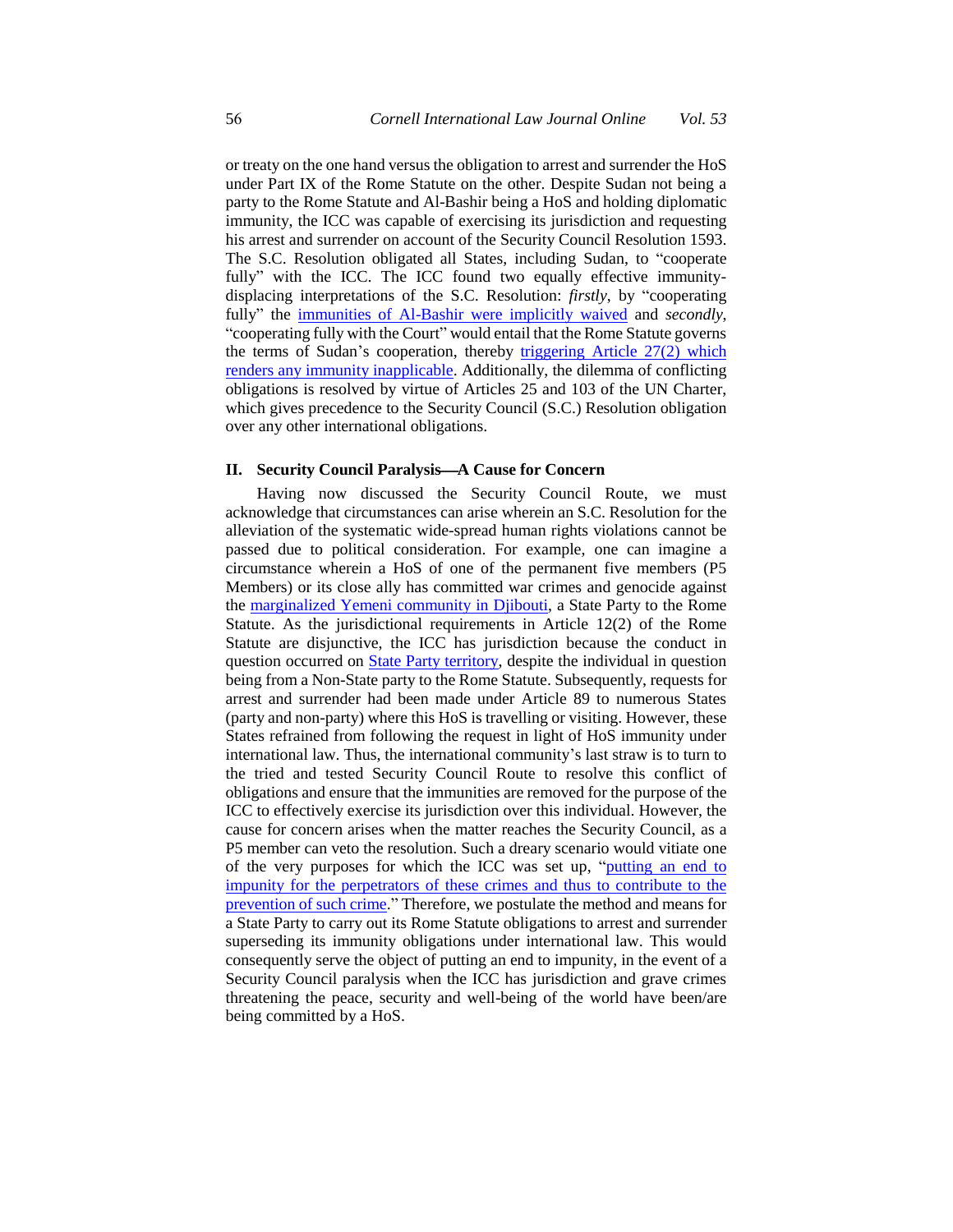#### **III. Immunity Obligations**

In certain circumstances[, State officials can avail immunity from foreign](https://books.google.co.in/books/about/The_Legal_Position_in_International_Law.html?id=ShRvHQAACAAJ&redir_esc=y) [state jurisdictions.](https://books.google.co.in/books/about/The_Legal_Position_in_International_Law.html?id=ShRvHQAACAAJ&redir_esc=y) The HoS can benefit from two types of immunities: state officials with regard to their official acts; and immunity ratione [personae,](https://www.icj-cij.org/files/case-related/121/121-20020214-JUD-01-00-EN.pdf#page=30) i.e., personal immunity that is limited to a group of high ranking [state officials such as the HoS,](https://www.cambridge.org/core/journals/american-journal-of-international-law/article/international-law-immunities-and-the-international-criminal-court/C89D9DA7B44DA181205D51801A8B1E05) including the Head of Government and that the immunity of the HoS results from customary international law and immunity *ratione materiae*, i.e., functional immunity that is available to all Minister of Foreign Affairs. Sufficient [state practice and opinio juris i](https://www.cambridge.org/core/books/an-introduction-to-the-international-criminal-court/C93EFD38B2A31E26553AD75B4BC3AAA4)ndicate the HoS cannot be deprived of it because other States so decide.

 Immunity of the HoS could also be protected under treaty law. The [VCDR](https://legal.un.org/ilc/texts/instruments/english/conventions/9_1_1961.pdf) sets out the special rules, privileges, and immunities and reflects [customary international law.](https://www.icj-cij.org/files/case-related/64/064-19800524-JUD-01-00-EN.pdf) Therefore, parties to VCDR are bound by their [obligations to provide immunity.](https://legal.un.org/ilc/texts/instruments/english/conventions/9_1_1961.pdf#page=9) Moreover, there have been instances of states entering into specific bilateral or [multilateral treaties](http://www.dfa.gov.za/foreign/Multilateral/africa/treaties/oaupriv.htm) for providing immunity to their respective officials.

## **IV. Rome Statute Obligations**

 Articles 27 and 98 primarily address the issue of immunity under the Rome Statute. While Article 27(1) provides that the official capacity of a person shall not be an exemption from criminal responsibility, Article 27(2) immunities as a bar to the jurisdiction of ICC. Article 98 provides that the Court shall not make any request for surrender or assistance, in furtherance of which the requested state will act inconsistently with its other international obligations of providing immunity unless a waiver of such aforesaid further clarifies the same and explicitly denies international and national law immunity is obtained.

 The procedure of arrest under the Rome Statute provides that after the issuance of a warrant by the Court on th[e request of the Prosecutor,](https://www.icc-cpi.int/resourcelibrary/official-journal/rome-statute.aspx#article58) a request [to the State can be made to arrest and surrender](https://www.icc-cpi.int/resourcelibrary/official-journal/rome-statute.aspx#article89) the person in question. However, [the Court may not make such a request](https://www.icc-cpi.int/resourcelibrary/official-journal/rome-statute.aspx#article98) on the existence of conflicting obligations to respect immunities under international law.

# **V. Resolving Conflicting ObligationsThe Cessation of Impunity**

 Understanding how HoS immunity operates under international law and the Rome Statute, particularly Article 27, the prima-facie conflict in arresting the HoS or allowing for immunity and not doing so is unavoidable. We theorize four distinct and independent approaches outside the Security the arrest and surrender of the HoS notwithstanding the immunity obligations found in custom or treaty. *Firstly*, we put forth the International Court Council Route that can be adopted by the requested State, which would justify Theory; *Secondly*, the Surrogate Theory; *Thirdly*, that the Rome Statute Obligations displace immunity; and *Lastly*, the *Jus CogensErga Omnes*  Approach.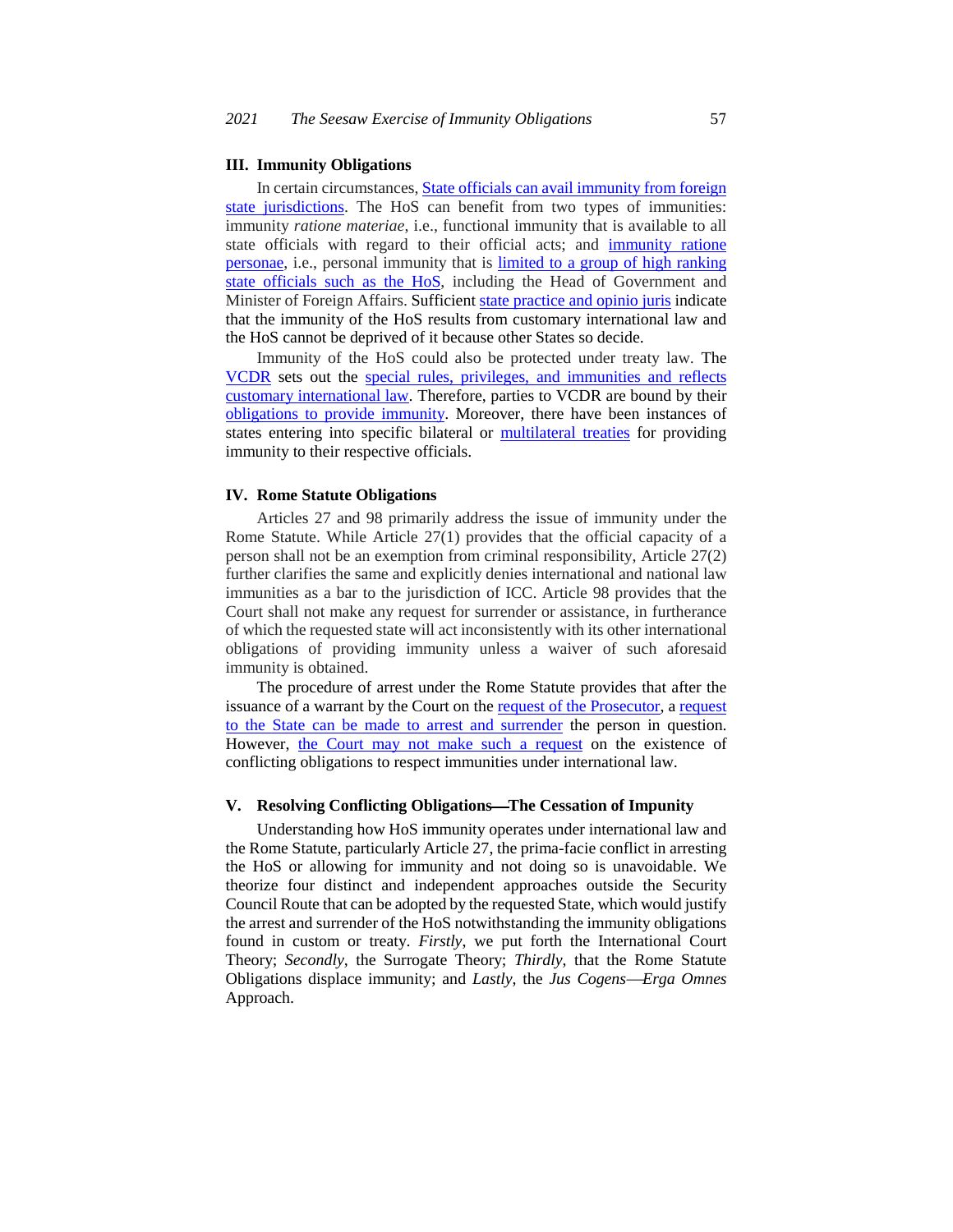#### A. The International Court Theory

 HoS under the doctrine of immunity *ratione personae* enjoy absolute immunity, as has been confirmed by the [International Court of Justice.](https://www.icj-cij.org/files/case-related/121/121-20020214-JUD-01-00-EN.pdf#page=24) However, such personal immunity is **enjoyed only before the domestic**  [national jurisdictions](https://global.oup.com/ukhe/product/international-law-9780199259397?cc=in&lang=en&) of other States. In *Arrest Warrant*, although the inalienable nature of the absolute HoS immunity was stressed upon, a [pertinent distinction was drawn holding that there is no immunity under](https://www.icj-cij.org/files/case-related/121/121-20020214-JUD-01-00-EN.pdf#page=26)  [customary international law before international criminal jurisdiction](https://www.icj-cij.org/files/case-related/121/121-20020214-JUD-01-00-EN.pdf#page=26) but only domestic criminal jurisdiction. The Special Court of Sierra Leone confirmed this in **Taylor**. More recently, the Appeals Chambers of the ICC in *Al-Bashir* held that there is neither State practice nor *opinio juris* that would support the existence of HoS immunity under customary international law carrying out immunity obligations as they are not attracted to the paradigm of international courts such as the ICC. Thereby, the request for arrest and surrender can be complied with, without any competing or conflicting [vis-à-vis an international court.](https://www.icc-cpi.int/CourtRecords/CR2019_02593.PDF#page=57) Thus, this fundamental distinction between domestic and international jurisdiction absolves the requested State from not obligations.

## B. The Surrogate Theory

 clarifies that the jurisdiction that the requested States exercise is not their own domestic criminal jurisdiction but rather the international criminal State is acting on behalf of the ICC as a surrogate, there are no immunity [The joint concurring opinion](https://www.icc-cpi.int/RelatedRecords/CR2019_02857.PDF) of the Appeals Chamber in *Al-Bashir* jurisdiction as a surrogate of the ICC. Thus, in these circumstances, where the obligations regarding the HoS. This is because the interactions are no longer bilateral between the States, but instead, between the International Court and the State of the HoS. Hence, the obligations of the requested State are not attracted and there are no conflicting obligations that hinder the following of its Rome Statute obligations.

#### C. Collective Reading of Rome Statute Obligations Displaces Immunity

Article 27 removes immunities, [not just before the ICC itself \(vertical](https://www.ejiltalk.org/does-the-icc-statute-remove-immunities-of-state-officials-in-national-proceedings-some-observations-from-the-drafting-history-of-article-272-of-the-rome-statute/) [level\), but also with respect to action taken by national authorities \(horizontal](https://www.ejiltalk.org/does-the-icc-statute-remove-immunities-of-state-officials-in-national-proceedings-some-observations-from-the-drafting-history-of-article-272-of-the-rome-statute/)  [level\)](https://www.ejiltalk.org/does-the-icc-statute-remove-immunities-of-state-officials-in-national-proceedings-some-observations-from-the-drafting-history-of-article-272-of-the-rome-statute/) where those authorities are acting in response to a request by the Court. If Article 98(1) was to be interpreted as the Court allowing parties to rely on diplomatic immunity in order to prevent the surrender of their officials to the Court by other States, [it would effectively nullify Article 27,](https://opil.ouplaw.com/view/10.1093/law/9780198298625.001.0001/law-9780199243129-chapter-44) which removes such immunities. To read Article 27(2) as applying only to immunity before the Court would render at least one part of that provision *completely*  [Article 27 to the rare case where a person entitled to immunity surrendered](https://www.ejiltalk.org/does-the-icc-statute-remove-immunities-of-state-officials-in-national-proceedings-some-observations-from-the-drafting-history-of-article-272-of-the-rome-statute/)  [voluntarily, in which case the person is unlikely to claim immunity.](https://www.ejiltalk.org/does-the-icc-statute-remove-immunities-of-state-officials-in-national-proceedings-some-observations-from-the-drafting-history-of-article-272-of-the-rome-statute/)  Therefore, the intention of the drafters of Article 27 should be clearly understood as removing immunities at both the horizontal and vertical level meaningless and other parts *practically* meaningless. This would confine so as to not render the provision ineffective.

Additionally as per Article 98, it is the **Court's responsibility**, and not of [the State Party, to address any conflict that may exist](https://www.icc-cpi.int/CourtRecords/CR2017_07156.PDF#page=16) between a State Party's